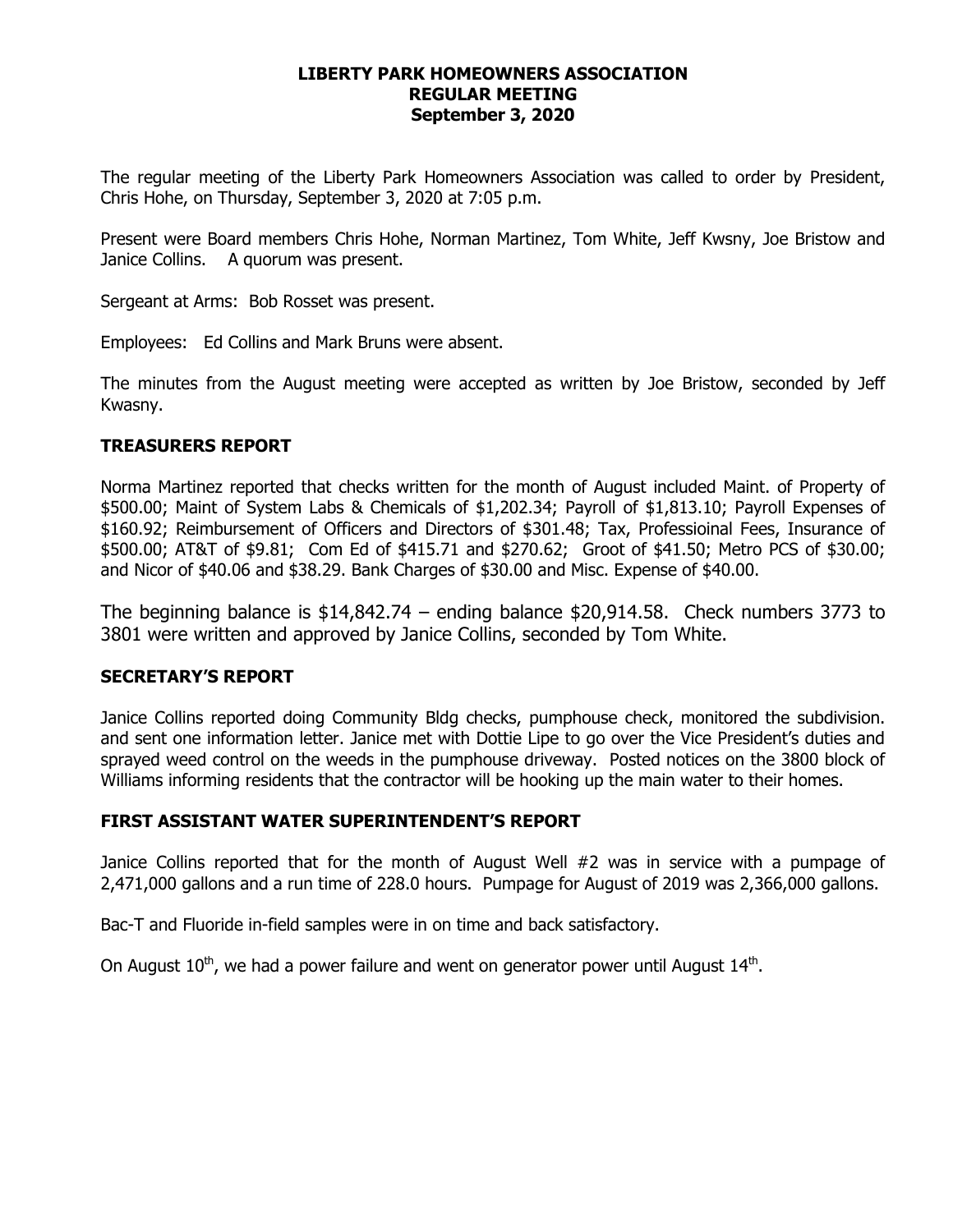## **SECOND ASSISTANT WATER SUPERINTENDENT'S REPORT**

Ed Collins reported doing pumphouse checks, Community Bldg checks, monitoring the neighborhood and was constantly checking the generator putting in diesel fuel so it would continually run. On August  $24<sup>th</sup>$ , posted notices on the 3800 block of Williams informing residents that the contractor will be hooking up the main water to their homes.

## **TRUSTEE'S REPORTS**

Joe Bristow reported pumphouse checks and weekly monitoring. Joel also fixed the tire on the generator.

Tom White reported monitoring the neighborhood and pumphouse checks.

Jeff Kwasny reported monitoring the subdivision and pumphouse checks Jeff also mentioned while working on his street, they cut the gas line.

Robert Rosset reported monitoring the neighborhood and pumphouse checks.

## **PRESIDENT'S REPORT**

Chris Hohe reported getting the samples to the lab for this month and last month because Mark Bruns didn't take care of this. Joe Ferrel is not happy with the numbers that Mark is putting down in the books.

Chris went out on two water shut-offs, both had leaks in their house. Chris also did locates on the 3800 blocks.

A resident called Chris complaining that the trucks that are working on the 3800 blocks are very noisy especially then they are backing up, the beeping noise is annoying. Chris told the resident that there is nothing that we can do for her but she can either call the Township or come to the meeting.

With Joe and Ed's help, the generator wasl pulled out and ran for days without any problem. This is the first time the generator ran for that long – usually a few hours or a day. It ran for approx. 70 hours. Thanks to everyone who helped keep the generator running during the power outage.

Chris met with Andy from Downers Grove Township, inquiring if his crew could come out and remove the trees/branches that fell in the park and basketball court. They did come out and did a nice job cleaning the park up, which saved us a ton of money. A card was passed around for all Board members to sign thanking Andy and his crew.

Chris also spoke with Erik from J&E Landscaping not to cut the grass to the next two weeks, since we haven't had any rain, but there are trees that need trimming at the pumphouse. There is a lot of wood stacked up behind the garage. J&E will also remove the wood.